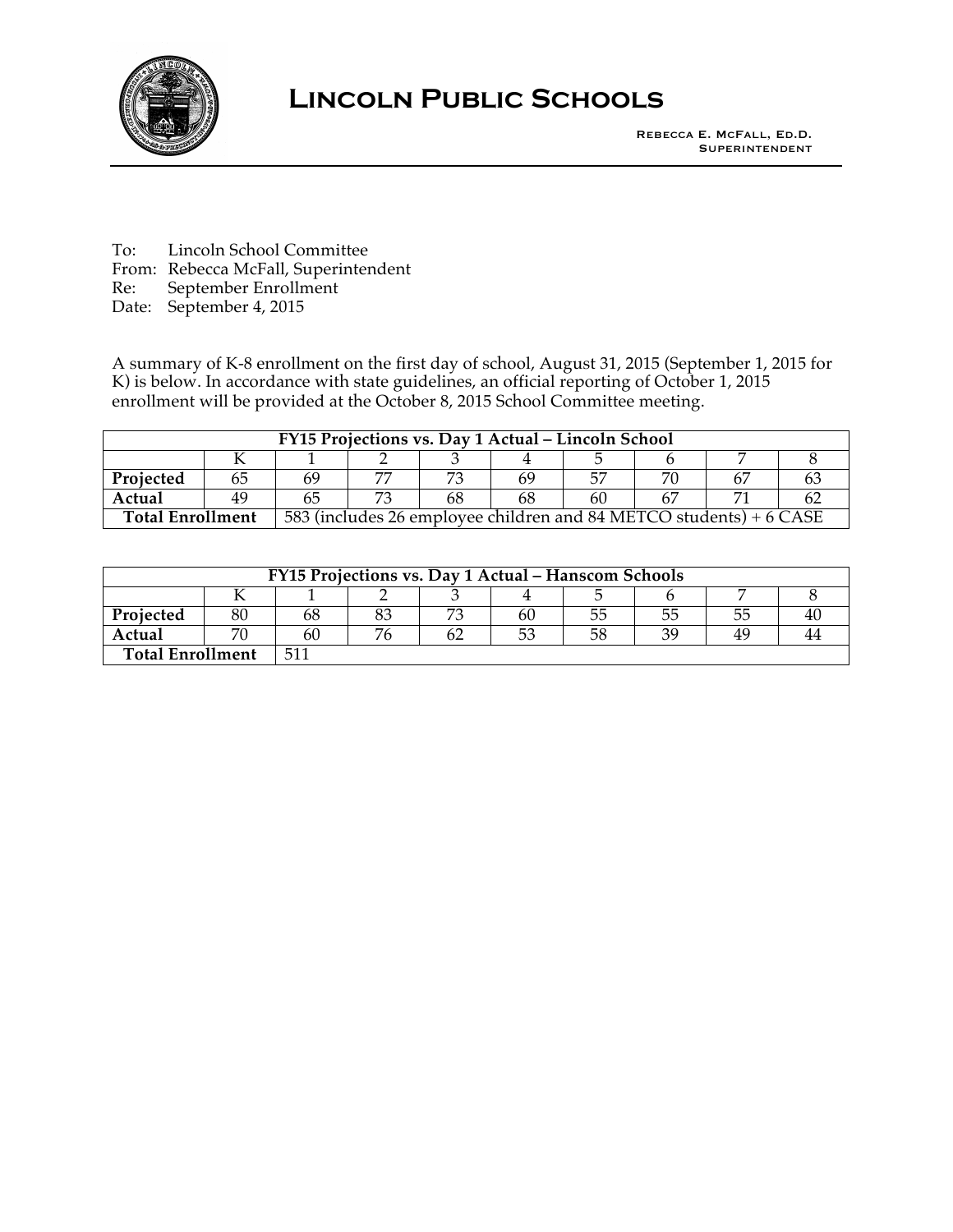## Lincoln School FY15-FY16 Enrollment Changes

|                 | Moved Into District | Moved Out of District | Returned to Home<br>District | Private School   | Out-of District<br>Placement |  |  |  |
|-----------------|---------------------|-----------------------|------------------------------|------------------|------------------------------|--|--|--|
| Lincoln K-4     |                     |                       |                              |                  |                              |  |  |  |
| From K to Gr1   | $7^*$               | $\overline{2}$        | $\overline{2}$               | $\mathbf{1}$     | $\boldsymbol{0}$             |  |  |  |
| From Gr1 to Gr2 | $2^*$               | $\overline{2}$        | $\mathbf{1}$                 | $\mathbf{1}$     | $\boldsymbol{0}$             |  |  |  |
| From Gr2 to Gr3 | $\overline{2}$      | $\mathfrak{Z}$        | $\mathbf{1}$                 | $\boldsymbol{0}$ | $\boldsymbol{0}$             |  |  |  |
| From Gr3 to Gr4 | $\overline{5}$      | $\mathbf{1}$          | $\overline{4}$               | $\boldsymbol{0}$ | $\boldsymbol{0}$             |  |  |  |
|                 | 16                  | (8)                   | (8)                          | (2)              | $\boldsymbol{0}$             |  |  |  |
| Lincoln 5-8     |                     |                       |                              |                  |                              |  |  |  |
| From Gr4 to Gr5 | $\overline{7}$      | $\mathfrak{Z}$        | $\theta$                     | $\overline{2}$   | $\boldsymbol{0}$             |  |  |  |
| From Gr5 to Gr6 | $\overline{2}$      | $\mathbf{1}$          | $\boldsymbol{0}$             | $\overline{4}$   | $\theta$                     |  |  |  |
| From Gr6 to Gr7 | 6                   | $\mathbf{0}$          | $\mathbf{0}$                 | $\theta$         | $\mathbf{1}$                 |  |  |  |
| From Gr7 to Gr8 | $\overline{2}$      | $\boldsymbol{0}$      | $\boldsymbol{0}$             | $\mathfrak{Z}$   | $\mathbf{1}$                 |  |  |  |
|                 | 17                  | (4)                   | (0)                          | (9)              | (2)                          |  |  |  |

*\*Includes new METCO students*